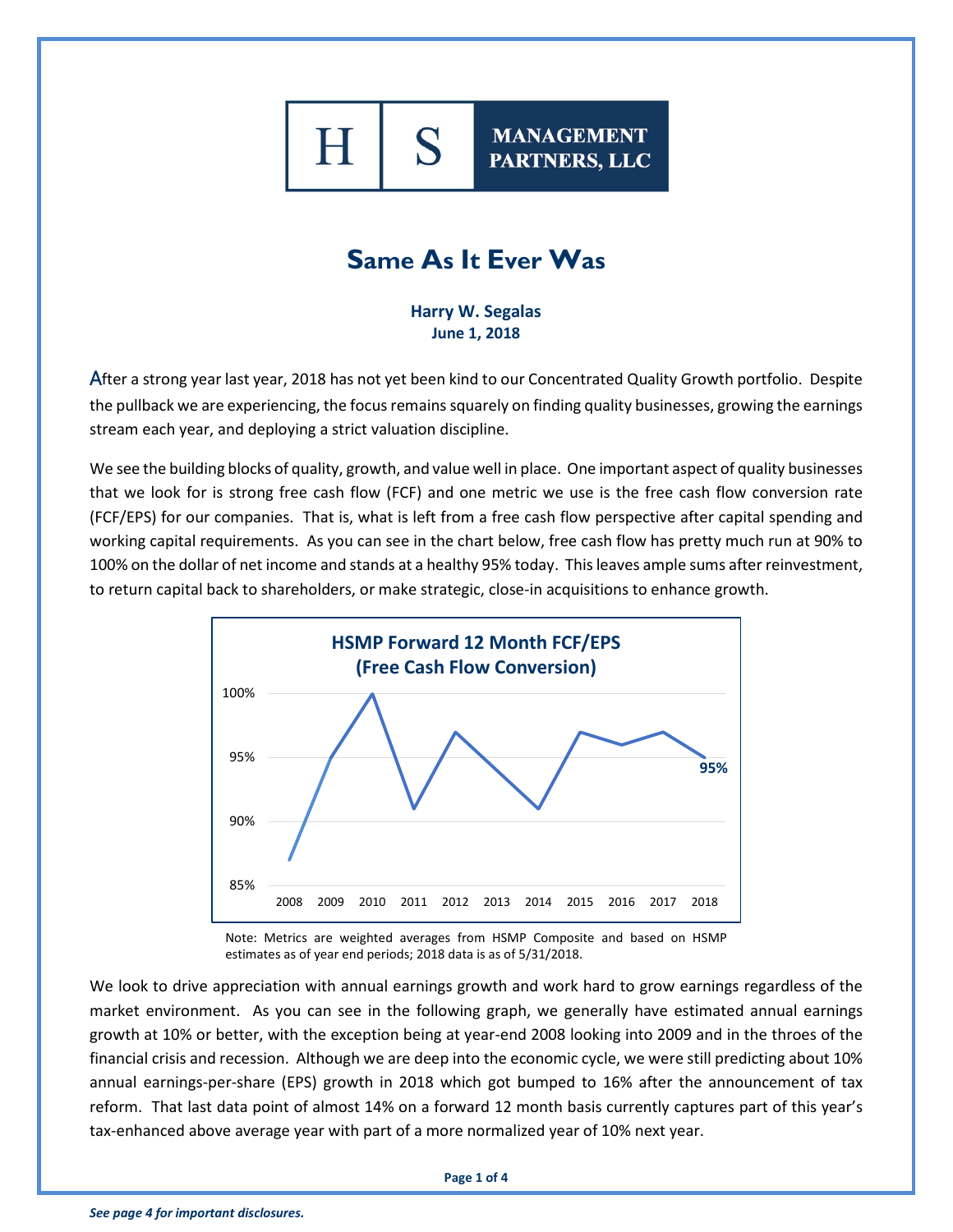

Note: Metrics are weighted averages from HSMP Composite and based on HSMP estimates as of year end periods; 2018 data is as of 5/31/2018.

The next chart shows our estimated forward 12 month P/E ratio. This series picks up the 2008 decline as a starting point. As an aside, the portfolio was selling for more than 20X at the end of 2007. Multiples bottomed in late 2011 and had been on a steady rise since then. We have used our valuation discipline continuously over these years, taking profits on companies where appreciation potential based on valuation work seems lower and redeploying capital into names in which we saw better long-term appreciation upside. In many ways, last year (2017) was a good example of the process at work as we limited the rise in our price/earnings multiple by using our valuation discipline and deploying our multi-dimensional quality growth approach (which includes moving across the growth spectrum based on fundamentals and valuation). As you can see, multiples declined this year as we have pulled back, earnings have grown (enhanced by tax reform), and time has elapsed. This makes us positive about the future—not negative—as a key building block of future appreciation—valuation—is more not less attractive. I should add that our current estimates capture options expense.



Note: Metrics are weighted averages from HSMP Composite and based on HSMP estimates as of year end periods; 2018 data is as of 5/31/2018.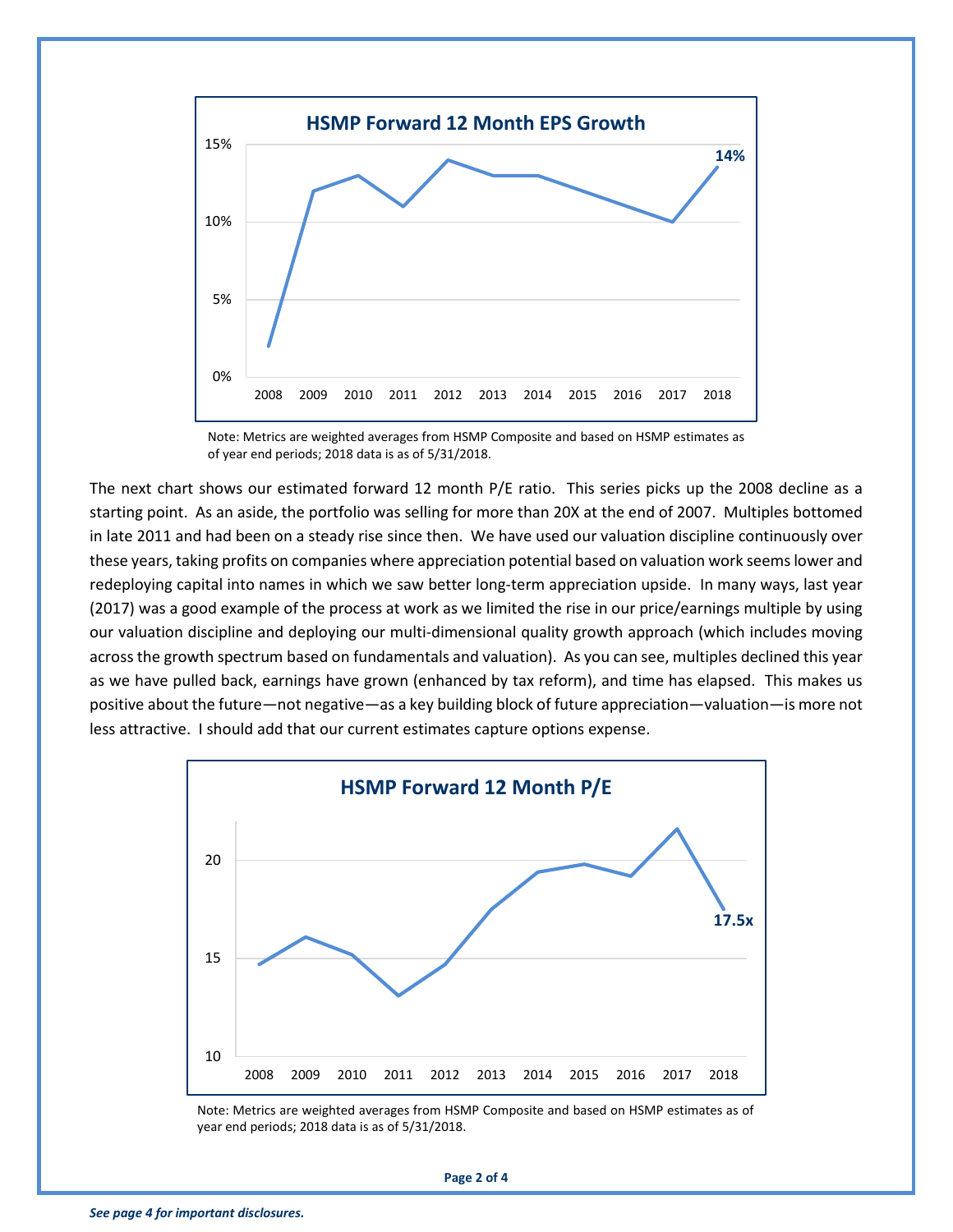In the final graph, you can see the dividend yield which has run from about 1.25%-2.5% (and dividends have grown every year). We look for total returns to be a function of earnings growth, the direction of price earnings ratios, and dividends. In our view, dividends are also a sign of healthy financials and we have always liked managements that give money back to shareholders in the form of dividends and share repurchases. The dividend yield has gravitated higher as we have found some attractively valued names that happen to pay solid dividends, and is also a function of the portfolios retreat in the face of growing earnings, cash flows, and dividends.



Note: Metrics are weighted averages from HSMP Composite and based on HSMP estimates as of year end periods; 2018 data is as of 5/31/2018.

While we go through challenging periods such as now when our methodology is out of favor, we have confidence that our emphasis on quality businesses, a growing earnings stream, and the maintenance of a valuation discipline will drive returns over the long pull. Our investment approach remains the same as it ever was and we look forward to updating you in the times ahead.